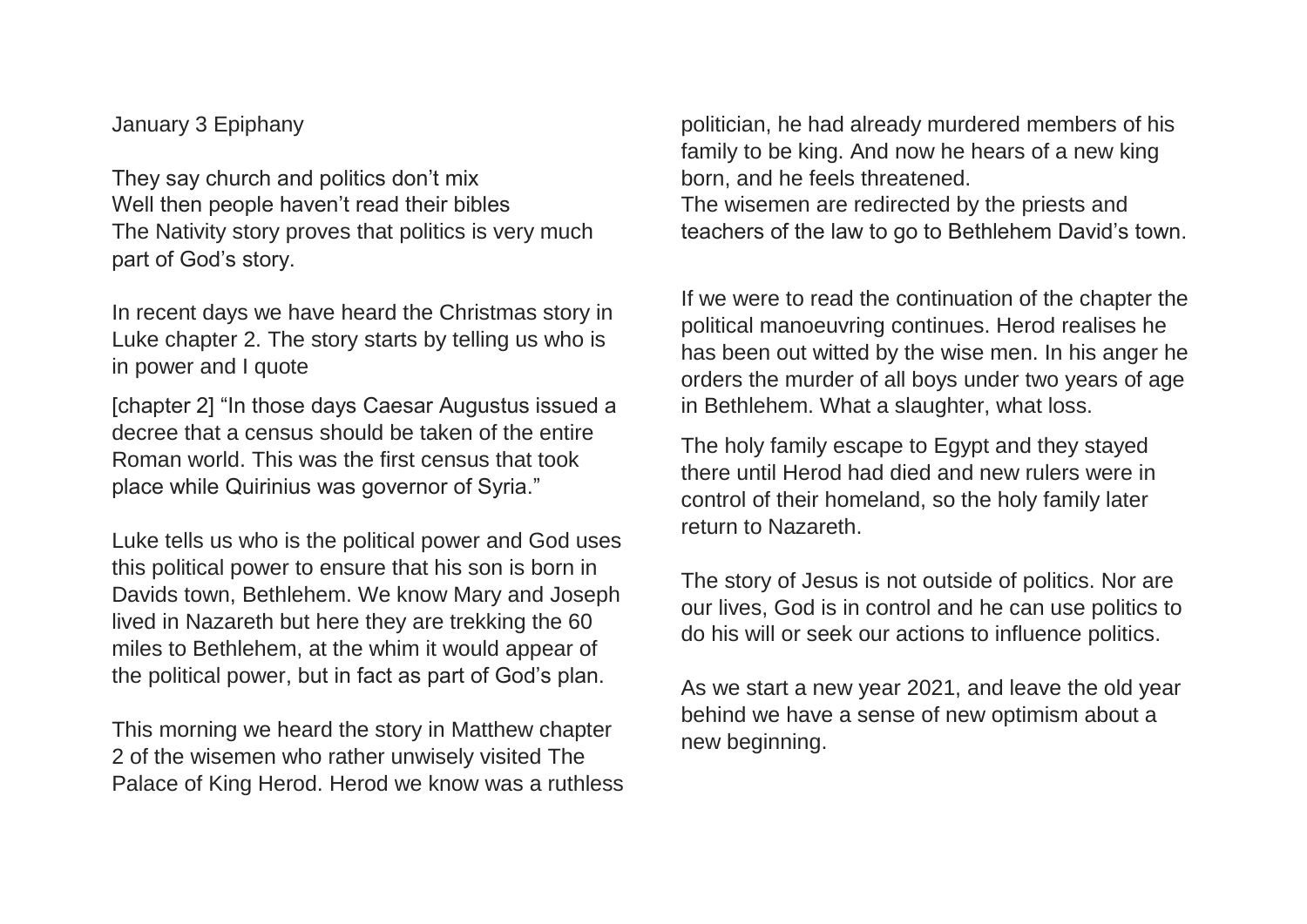This new optimism includes the fact that the vaccine is available and many are receiving it.

The new year begins with Brexit is signed yet we have to see its impact on our lives.

And we are in continue Tier 4, knowing that we must be wary of the mutation of the virus.

I believe the church has a role to play in ensuring our future lives both social care and help for those less fortunate. But also to look after the spiritual life of our nation.

From what I have seen and heard I believe the church is called to once again be active, be visible and be at work spiritually in our nation.

**Prayer** undergirds all that we are and I believe we are called to pray for our leaders, for our nation and for the United Kingdom. At the start of the year to refocus our prayer life encouraged by 7 verses of scripture.

Just as the wisemen brought three gifts to the infant

Jesus so I believe that we must start this new year with three gifts. Three gifts that will transform our discipleship, and impact those around us, those three gifts are faith, hope, and love.

It is for us to embrace these qualities in new ways in 2021 so that the church is seen for what it is, a body of believers engaging in our society. Not hiding within our buildings but working for the welfare and spiritual health of the nation.

Quite often at the start of the year I present you with a bookmark or a memory verse or some such encouragement to begin the New Year.

Today I present you with a book mark of 28 Bible verses for us to go home and read and dwell on, these verses will encourage us to live out our faith, hope and love in prayer throughout the coming weeks and months.

7 is a special number in Scripture, also 7 days of the week, so I have prepared seven verses for each of those qualities. seven verses of hope, seven verses of faith, seven verse of love, and seven